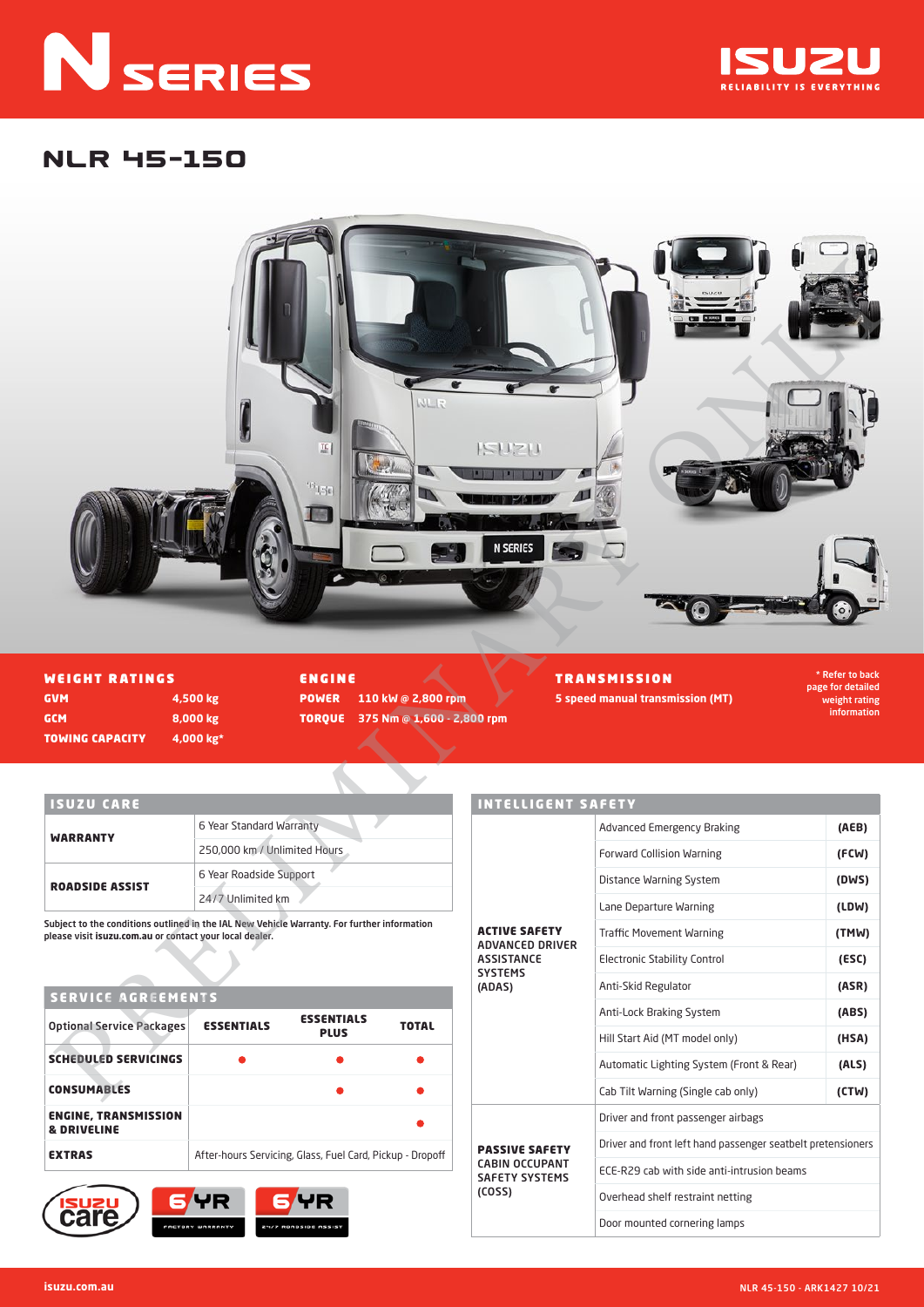### NLR 45-150

| ENGINE                   |                                                                                                   |
|--------------------------|---------------------------------------------------------------------------------------------------|
| <b>DESCRIPTION</b>       | Isuzu 4  1-TCS                                                                                    |
| <b>TYPE</b>              | 4 cylinder 16 valve with chain driven DOHC                                                        |
| <b>DISPLACEMENT</b>      | 2,999 cc                                                                                          |
| <b>COMPRESSION RATIO</b> | 17.5:1                                                                                            |
| <b>BORE X STROKE</b>     | 95.4 mm x 104.9 mm                                                                                |
| <b>POWER</b>             | 110 kW (150 PS) @ 2,800 rpm (DIN NET)                                                             |
| <b>TORQUE</b>            | 375 Nm @ 1,600 - 2,800 rpm (DIN NET)                                                              |
| <b>INDUCTION</b>         | Electronically controlled variable nozzle turbocharger<br>with air -to air intercooler.           |
| <b>FUEL INJECTION</b>    | Direct injection high pressure common rail system                                                 |
| <b>EMISSION CONTROL</b>  | Cooled EGR with exhaust Diesel Particulate<br>Diffuser (DPD). ADR 80/03 (Euro V / EEV) compliant. |



**ENGINE SPEED (RPM)**

| <b>CLUTCH</b> |                                                                                                                    |
|---------------|--------------------------------------------------------------------------------------------------------------------|
| <b>MT</b>     | Type: Single plate with auto adjusting hydraulic control and<br>vacuum assistance                                  |
|               | <b>Clutch Plate Diameter: 300 mm</b>                                                                               |
|               | Clutch lining area: 847cm <sup>2</sup>                                                                             |
| <b>AMT</b>    | <b>Type:</b> Fully automated electro/hydraulically controlled wet<br>clutch and torque converter (TC) with lock up |

| <b>TRANSMISSION</b> |                |                 |                           |                                                                                             |            |                                                               |            |
|---------------------|----------------|-----------------|---------------------------|---------------------------------------------------------------------------------------------|------------|---------------------------------------------------------------|------------|
|                     |                |                 | Description: Isuzu MYY-5T |                                                                                             |            |                                                               |            |
|                     |                |                 |                           | <b>Type:</b> 5 speed manual. Syncromesh on gears 1-5.                                       |            |                                                               |            |
|                     | <b>Ratios:</b> |                 |                           |                                                                                             |            |                                                               |            |
| мт                  | 1ST            | 2ND             | 3RD                       | 4TH                                                                                         | 5TH        |                                                               | <b>REV</b> |
|                     |                |                 | 5.315 3.053 1.655         | 1.000                                                                                       | 0.721      |                                                               | 5.068      |
|                     |                |                 |                           | Power Take Off facility: Provision on LHS of<br>transmission case. Drive from counter gear. |            |                                                               |            |
|                     |                |                 | Description: Isuzu MYY-6E |                                                                                             |            |                                                               |            |
|                     |                |                 | manual operation modes    |                                                                                             |            | <b>Type:</b> 6 speed with both fully automatic and clutchless |            |
|                     | <b>Ratios:</b> |                 |                           |                                                                                             |            |                                                               |            |
| AMT                 | 1ST            | 2 <sub>ND</sub> | 3RD                       | 4TH                                                                                         | <b>5TH</b> | 6TH                                                           | <b>REV</b> |
|                     |                | 5.979 3.434     | 2.040                     | 1.379                                                                                       | 1.000      | 0.750                                                         | 5.701      |
|                     |                |                 |                           | Power Take Off facility: Provision on LHS of<br>transmission case. Drive from counter gear. |            |                                                               |            |

| <b>AXLES</b>             |                                                          |
|--------------------------|----------------------------------------------------------|
| <b>FRONT</b>             | <b>Description: Isuzu FI026</b>                          |
|                          | <b>Type:</b> Independent wishbone                        |
|                          | Capacity: 2600 kg                                        |
| <b>REAR</b>              | <b>Description: Isuzu R050</b>                           |
|                          | Type: Full floating banjo with four differential pinions |
|                          | <b>Capacity: 5,000 kg</b>                                |
|                          | <b>Ratio:</b> 4.556 (MT), 4.100 (AMT)                    |
|                          |                                                          |
| 3 11 2 3 2 3 2 3 2 3 3 4 |                                                          |

| SUSPENSION   |                                           |
|--------------|-------------------------------------------|
| <b>FRONT</b> | Coil springs                              |
|              | Double acting hydraulic shock absorbers   |
| <b>REAR</b>  | Taper leaf main, taper leaf helper spring |
|              | Double acting hydraulic shock absorbers   |

#### BRAKES

| <b>TYPE</b>            | Ventilated disc/disc with dual circuit hydraulic<br>control, vacuum assistance and electronic brake force<br>distribution (EBD) |
|------------------------|---------------------------------------------------------------------------------------------------------------------------------|
| <b>DIAMETER FRONT</b>  | 293 mm                                                                                                                          |
| <b>DIAMETER REAR</b>   | $275$ mm                                                                                                                        |
| <b>PARK BRAKE</b>      | 190mm diameter drum mounted on rear<br>of transmission                                                                          |
| <b>AUXILIARY BRAKE</b> | Vacuum controlled exhaust brake                                                                                                 |

| ISTEERING                 |                                                                   |
|---------------------------|-------------------------------------------------------------------|
| <b>TYPE</b>               | Power assisted rack and pinion                                    |
| <b>TURNS LOCK TO LOCK</b> | 4.2                                                               |
| <b>WHEEL LOCK ANGLE</b>   | 38.00° (maximum inside wheel) /<br>34.75° (maximum outside wheel) |

## WHEELS & TYRES

| <b>FRONT</b> | <b>Wheels:</b> $16 \times 5.5$ five stud steel                       |
|--------------|----------------------------------------------------------------------|
|              | <b>Tyres: 195/75R16C 107/105R Michelin</b><br><b>Agilis Tubeless</b> |
|              | <b>Steer axle tyre rating: 1,950 kg</b>                              |
| <b>REAR</b>  | <b>Wheels:</b> $16 \times 5.5$ five stud steel                       |
|              | <b>Tyres: 195/75R16C 107/105R Michelin</b><br>Agilis Tubeless        |
|              | <b>Drive axle tyre rating: 3,700kg</b>                               |
| <b>SPARE</b> | 1 frame mounted spare wheel and tyre assembly                        |

| <b>CHASSIS FRAME</b> |                                                                          |
|----------------------|--------------------------------------------------------------------------|
| <b>TYPE</b>          | Cold rivetted ladder frame, SAPH440 steel<br>sidemembers.                |
| <b>DIMENSIONS</b>    | Side rail (mm): $180 \times 65 \times 4.0$<br>Rear frame width (mm): 700 |

| <b>FUEL TANK</b> |                               |
|------------------|-------------------------------|
| <b>TYPE</b>      | Frame mounted steel fuel tank |
| <b>CAPACITY</b>  | 75L (SWB), 100L (MWB)         |
| <b>FUEL CAP</b>  | Lockable                      |

| ' ELECTRICAL SYSTEM  |                                                    |  |  |  |
|----------------------|----------------------------------------------------|--|--|--|
| <b>TYPE</b>          | 24 volt                                            |  |  |  |
| <b>ALTERNATOR</b>    | 90 amp                                             |  |  |  |
| <b>STARTER MOTOR</b> | 4.0 kW                                             |  |  |  |
| <b>BATTERY</b>       | 2 x 80D26L (630 CCA) batteries connected in series |  |  |  |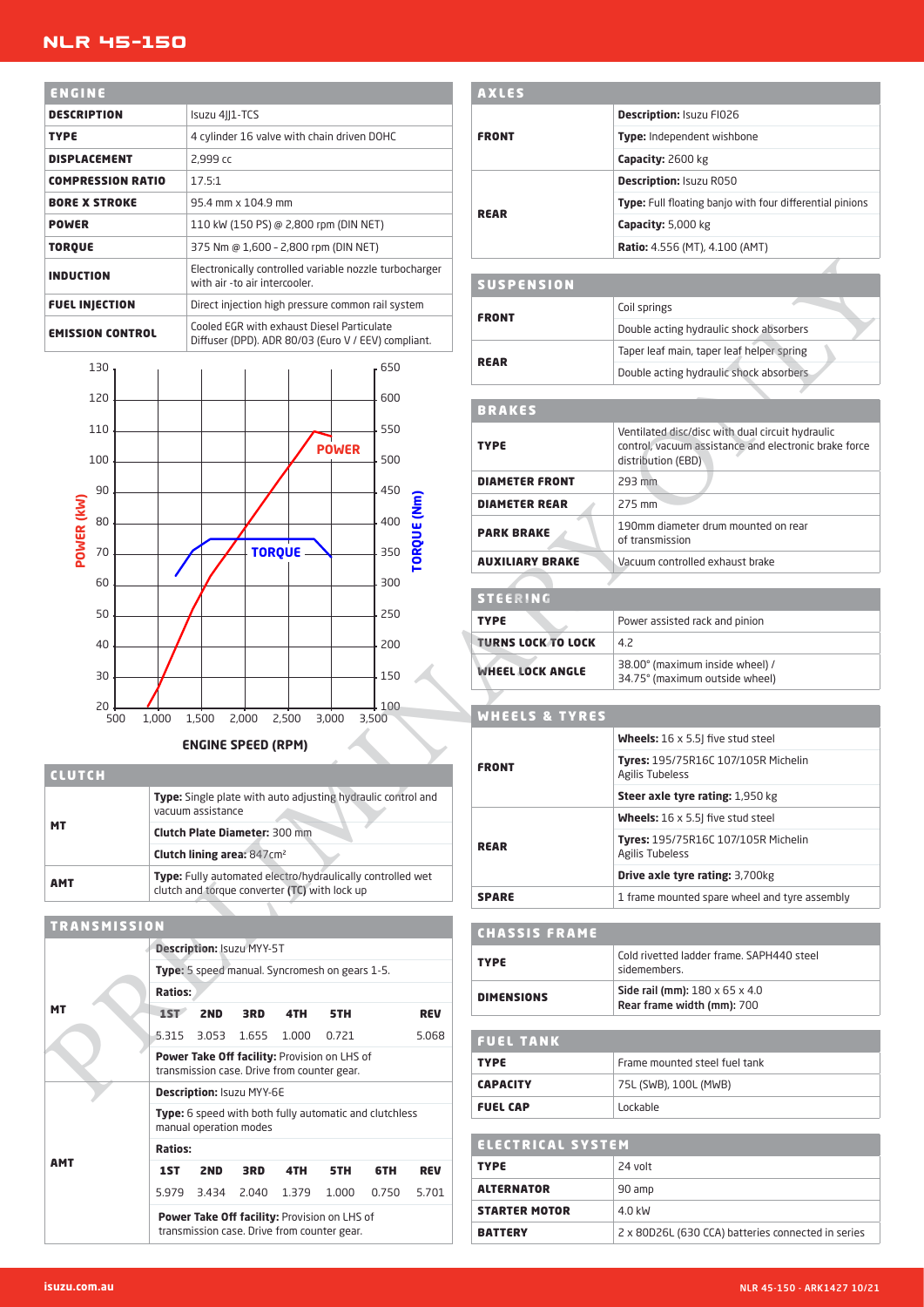

|                          | <b>CABIN GENERAL FEATURES</b>                                                                                                |  |  |  |  |  |
|--------------------------|------------------------------------------------------------------------------------------------------------------------------|--|--|--|--|--|
| <b>ENGINE ACCESS</b>     | Manual cab tilt to 45° with torsion har assistance                                                                           |  |  |  |  |  |
| <b>STEPS</b>             | Heavy duty anti slip steps                                                                                                   |  |  |  |  |  |
| <b>DOORS</b>             | 90° opening internally reinforced front doors                                                                                |  |  |  |  |  |
| <b>MIRRORS</b>           | Heated and powered exterior main mirrors with flat<br>glass and additional independantly adjustable<br>convex "spot" mirrors |  |  |  |  |  |
| <b>WIPERS</b>            | Two speed windscreen wipers with intermittent wipe<br>mode                                                                   |  |  |  |  |  |
| <b>EXTERIOR LIGHTING</b> | Multi-reflector halogen headlamps                                                                                            |  |  |  |  |  |
| <b>AUDIBLE WARNING</b>   | Reverse alarm                                                                                                                |  |  |  |  |  |
| <b>GRILLE</b>            | Body coloured                                                                                                                |  |  |  |  |  |
| <b>SECURITY</b>          | Central locking with remote keyless entry and<br>immobiliser                                                                 |  |  |  |  |  |

## INSTRUMENTATION

|                                          | AEB, FCW, DWS, LDW, TMW systems activation alerts |
|------------------------------------------|---------------------------------------------------|
|                                          | <b>CTW</b> indicator                              |
|                                          | Vehicle systems status                            |
| <b>MULTI INFORMATION</b>                 | Low fuel level alert                              |
| <b>DISPLAY</b>                           | Fuel consumption information                      |
|                                          | Service interval alerts                           |
|                                          | Hourmeter                                         |
|                                          | Adjustable vehicle speed warning                  |
| <b>GENERAL</b><br><b>INSTRUMENTATION</b> | Speedometer and tachometer                        |
|                                          | Digital odometer with integrated dual tripmeters  |
|                                          | Engine coolant temperature and fuel level guages  |

## CABIN INTERIOR

| <b>EXTERIOR LIGHTING</b>                   | Multi-reflector halogen headlamps                                                                                                                                                 |                                          | Adjustable vehicle speed warning                 |
|--------------------------------------------|-----------------------------------------------------------------------------------------------------------------------------------------------------------------------------------|------------------------------------------|--------------------------------------------------|
| <b>AUDIBLE WARNING</b>                     | Reverse alarm                                                                                                                                                                     |                                          | Speedometer and tachometer                       |
| GRILLE                                     | Body coloured                                                                                                                                                                     | <b>GENERAL</b><br><b>INSTRUMENTATION</b> | Digital odometer with integrated dual tripmeters |
| <b>SECURITY</b>                            | Central locking with remote keyless entry and<br>immobiliser                                                                                                                      |                                          | Engine coolant temperature and fuel level guages |
| <b>CABIN INTERIOR</b>                      |                                                                                                                                                                                   |                                          |                                                  |
| <b>SEATING</b>                             | Driver's bucket seat equipped with mechanical<br>suspension and weight adjustment to 130kg                                                                                        |                                          |                                                  |
|                                            | Passenger bench seat with 2 seat capacity                                                                                                                                         |                                          |                                                  |
| <b>SEATBELTS</b>                           | 3-point lap sash seatbelts in all outboard seating<br>positions. Centre seat lap belts.                                                                                           |                                          |                                                  |
| <b>STEERING COLUMN</b>                     | Tilt/telescopic adjustable                                                                                                                                                        |                                          |                                                  |
| <b>ENTRY ASSIST GRIPS</b>                  | Door and roof pillar mounted                                                                                                                                                      |                                          |                                                  |
| <b>DOOR WINDOWS</b>                        | Electric control                                                                                                                                                                  |                                          |                                                  |
|                                            | Overhead shelf                                                                                                                                                                    |                                          |                                                  |
| <b>STORAGE</b>                             | Twin cup holders                                                                                                                                                                  |                                          |                                                  |
|                                            | Front door pockets                                                                                                                                                                |                                          |                                                  |
| <b>POWER OUTLET</b>                        | 24V cigarette lighter                                                                                                                                                             |                                          |                                                  |
| <b>AIRCONDITIONING</b>                     | Manual control                                                                                                                                                                    |                                          |                                                  |
| <b>INTERIOR LIGHTING</b>                   | Flourescent lamp                                                                                                                                                                  |                                          |                                                  |
| <b>AUDIO VISUAL UNIT</b>                   |                                                                                                                                                                                   |                                          |                                                  |
| <b>SCREEN TYPE</b>                         | 6.2" LCD with capacitive touch                                                                                                                                                    |                                          |                                                  |
| <b>OPERATING SYSTEM</b>                    | Android                                                                                                                                                                           |                                          |                                                  |
| <b>RADIO</b>                               | AM/FM/DAB+. Internet radio via smartphone.                                                                                                                                        |                                          |                                                  |
| <b>INTERNAL STORAGE</b><br><b>CAPACITY</b> | 32GB                                                                                                                                                                              |                                          |                                                  |
| <b>OTHER CAPABILITY</b>                    | Provision for external camera inputs, navigation,<br>reverse sensors and tyre pressure monitoring                                                                                 |                                          | AM/FM/DAB+ radio                                 |
|                                            |                                                                                                                                                                                   |                                          |                                                  |
| <b>DRIVER CONTROLS</b>                     |                                                                                                                                                                                   |                                          |                                                  |
| <b>SAFETY SYSTEMS</b>                      | AEB on/off, FCW on/off/sensitivity adjust, LDW on/<br>off/sensitivity adjust, TMW on/off, ESC&ASR on/off,<br>headlamps and ALS on/off, HSA on/off/sensitivity<br>adjust (MT only) |                                          |                                                  |
| <b>ENGINE</b>                              | Idle speed control<br>Cruise control                                                                                                                                              |                                          |                                                  |
|                                            | DPD manual regeneration switch                                                                                                                                                    |                                          |                                                  |
| <b>TRANSMISSION</b>                        | Slow/fast gear engagement control, 1st gear start<br>and normal/economy gear selection modes                                                                                      |                                          |                                                  |
| (AMT ONLY)                                 | Gear selection control with P-R-N-D and sequential<br>shift positions                                                                                                             |                                          |                                                  |
|                                            |                                                                                                                                                                                   |                                          |                                                  |



| <b>SCREEN TYPE</b>                         | 6.2" LCD with capacitive touch                                                                    |                  |
|--------------------------------------------|---------------------------------------------------------------------------------------------------|------------------|
| <b>OPERATING SYSTEM</b>                    | Android                                                                                           |                  |
| <b>RADIO</b>                               | AM/FM/DAB+. Internet radio via smartphone.                                                        |                  |
| <b>INTERNAL STORAGE</b><br><b>CAPACITY</b> | 32GB                                                                                              |                  |
| <b>OTHER CAPABILITY</b>                    | Provision for external camera inputs, navigation,<br>reverse sensors and tyre pressure monitoring | AM/FM/DAB+ radio |

## DRIVER CONTROLS

| <b>SAFETY SYSTEMS</b>   | AEB on/off, FCW on/off/sensitivity adjust, LDW on/<br>off/sensitivity adjust, TMW on/off, ESC&ASR on/off,<br>headlamps and ALS on/off, HSA on/off/sensitivity<br>adjust (MT only) |                 |
|-------------------------|-----------------------------------------------------------------------------------------------------------------------------------------------------------------------------------|-----------------|
|                         | Idle speed control                                                                                                                                                                |                 |
| <b>ENGINE</b>           | Cruise control                                                                                                                                                                    |                 |
|                         | DPD manual regeneration switch                                                                                                                                                    |                 |
| <b>TRANSMISSION</b>     | Slow/fast gear engagement control, 1st gear start<br>and normal/economy gear selection modes                                                                                      |                 |
| (AMT ONLY)              | Gear selection control with P-R-N-D and sequential<br>shift positions                                                                                                             |                 |
| <b>GENERAL CONTROLS</b> | Windscreen wipers (2 speed and intermittent modes),<br>washers, exhaust brake, turn signals                                                                                       | AMT model shown |